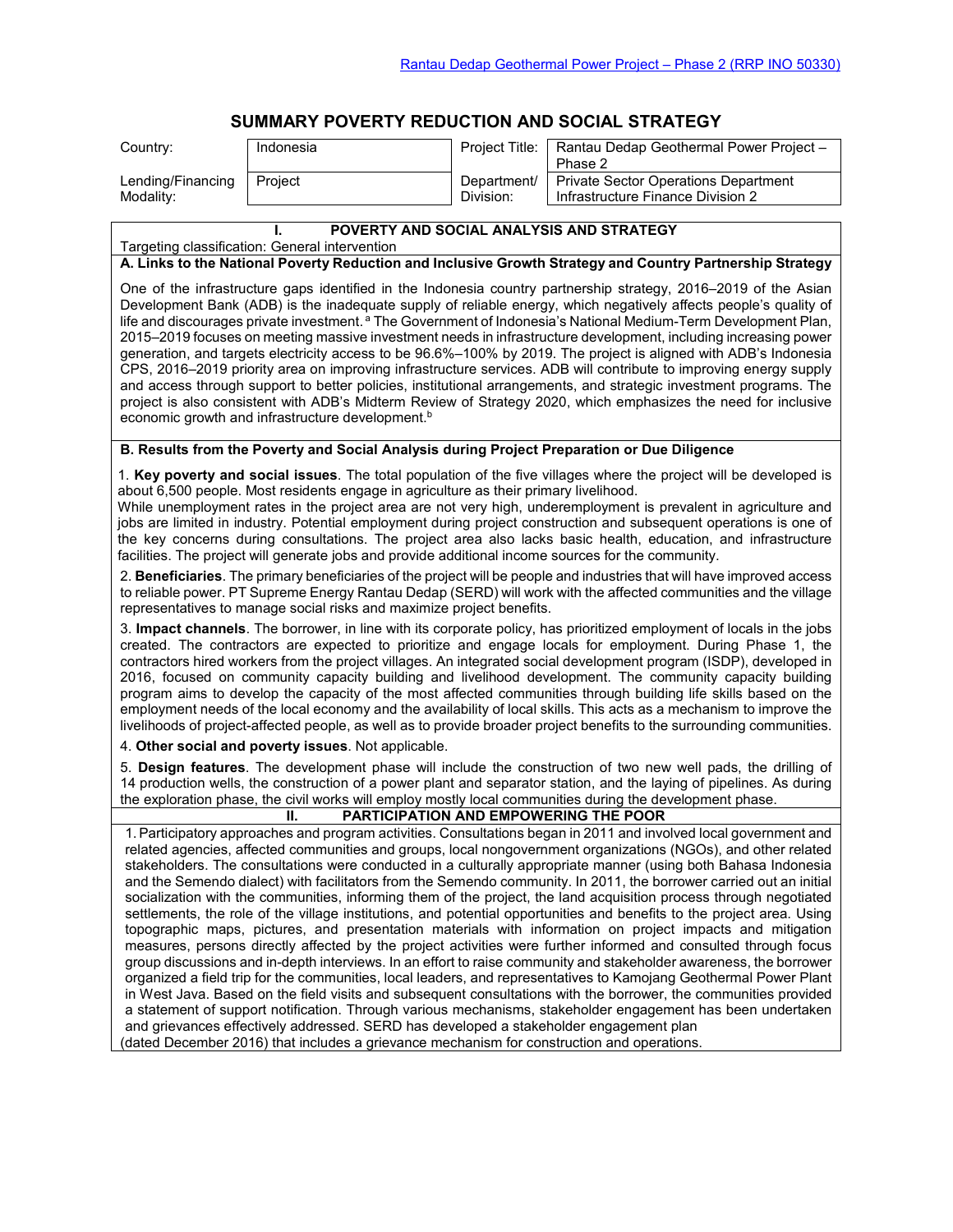2. The role of civil society is limited to participation in consultations that are conducted at various stages of the project. NGOs have been involved in the consultations.

3. Civil society organizations. Engagement with civil society organizations will be limited to the regular consultations with project stakeholders.

4. The following forms of civil society organization participation are envisaged during project implementation, rated as high (H), medium (M), low (L), or not applicable (NA):

 $\boxtimes$  (Medium) Information gathering and sharing  $\boxtimes$  (Medium) Consultation  $\Box$  Collaboration  $\Box$  Partnership

5. Participation plan.  $\boxtimes$  Yes.  $\Box$  No.

SERD developed a stakeholder engagement plan in December 2016, which documents stakeholder analysis and identification, and planned stakeholder engagement activities based on short-, medium-, and long-term planning timetables, responsibilities, grievance mechanism, and reporting procedures. It also includes identification, analysis, and methods related to the engagement of vulnerable people and women's organizations.

### **III. GENDER AND DEVELOPMENT**

Gender mainstreaming category: Some gender elements (SGE)

**A. Key issues.** Indonesia has achieved substantial improvement in promoting gender equality—male–female gaps in the youth literacy rate have been eliminated and gender parity enrollment rates in elementary up to tertiary levels has been achieved.<sup>c</sup> However, challenges remain. In the labor market, female workers exhibited a lower participation rate than men; in 2016, the female labor force participation rate was 50.9% compared with 83.8% for males.<sup>d</sup> "When women do participate in the labor force, they often work temporarily as "unpaid family workers" in the agriculture or trade sector, and exit the labor force frequently in accordance with their domestic responsibilities (footnote a). In addition, women's limited access to training and labor market gender segregation contributed to the limited engagement of women in the labor market.

**B. Key actions.** The project offers opportunities for women to improve their livelihood activities and access to labor market opportunities through the ISDP program. The project targets to (i) encourage women (30% of total trainees) to attend livelihood and skills development training as part of ISDP implementation; (ii) support at least five women entrepreneurs from the surrounding communities to supply some of the project requirements; and (iii) provide technical and financial support on livelihood opportunities to women groups from at least five project villages.<br>
<br> **O** Gender action plan  $\boxtimes$  Other actions or measures  $\Box$  No action or measure  $\Box$  Gender action plan  $\Box$  Other actions or measures

## **IV. ADDRESSING SOCIAL SAFEGUARD ISSUES**

**A. Involuntary Resettlement Category:**  $\Box$  A  $\boxtimes$  B  $\Box$  C  $\Box$  FI

1. **Key impacts**. The borrower obtained all the lands required for the project through negotiated settlements on a willing-buyer willing-seller basis during 2011–2017. The audit noted that the asset evaluation methodology is consistent with (and in some regards exceeds) the requirements of SR2. The land acquisition did not impact any residential lands or commercial establishments. Coffee is the major crop in the project area.

Perusahaan Listrik Negara (PLN) is undertaking the land acquisition for the 40-kilometer transmission line, an associated facility to the proposed project, connecting the power plant to the PLN substation. The alignment has been selected, landowners have been identified, a measurement survey and inventory has been undertaken, and an independent market valuation process by a registered valuer has commenced. No physical displacement is required for the construction of the transmission line.

2. **Strategy to manage the impacts**. The social safeguards compliance audit, based on an assessment of the existing process, concludes that no compliance gaps relate to land acquisition and involuntary resettlement. The audit has recommended a corrective action plan to enhance the safeguard performance of the project through the implementation of the livelihood improvement program for the affected persons. Once PLN completes the land acquisition for the transmission line, the borrower will undertake an audit to verify compliance with the requirements of ADB's Safeguard Policy Statement (SPS, 2009) and implement any corrective actions identified on a best effort basis, in consultation with PLN, to achieve outcomes, consistent with ADB SPS requirements.

3. **Plan or other Actions**. **Resettlement plan.** 

 $\boxtimes$  Implementation of the corrective actions in the social safeguards audit.